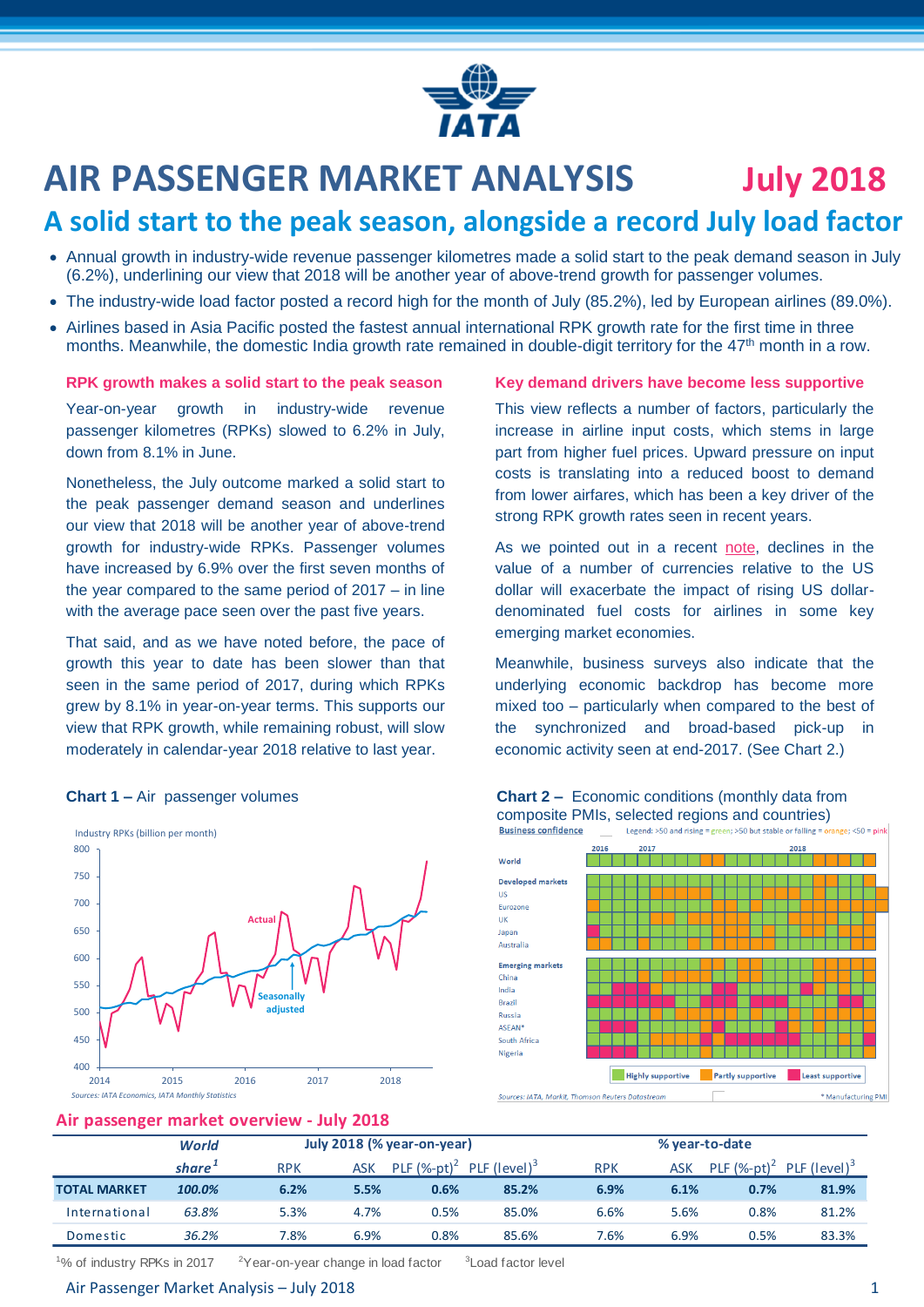While economic conditions remain reasonably solid, heightened uncertainty about trade restrictions, geopolitical tensions in parts of the world and regionspecific issues such as Brexit, have all played a role in the moderation in business sentiment.

All told, the global composite Purchasing Managers' Index (PMI) is consistent with annual industry-wide RPK growth remaining around its current solid rate over the coming months. (See Chart 3.)

However, having fallen from its elevated level earlier in the year, the indicator suggests that we are unlikely to see any significant or sustained acceleration in industry-wide RPK growth in the near term.





Sources: IATA Economics, IATA Monthly Statistics, Markit

#### **Load factor rises to a fresh July-high, above 85%**

Industry-wide available seat kilometres (ASKs) grew by 5.5% year-on-year in July. As a result, the passenger load factor rose by 0.6 percentage points relative to July 2017, to a record-high for the month (85.2%). All regions except the Middle East and Latin America registered record July passenger load factors. (See Chart 4.) In seasonally adjusted (SA) terms, demand is once again trending upwards slightly faster than capacity.



#### **Chart 4 –** Passenger load factors by region

#### **International RPK growth slows in all regions**

Year-on-year growth in industry-wide international RPKs fell to 5.3% in July, with annual RPK growth slowing in all regions relative to June. (See Chart 5.)





**Sources: IATA Economics, IATA Monthly Statistic** 

#### **Asia Pacific carriers post the fastest growth…**

Airlines based in Asia Pacific topped the growth chart for the first time in three months. While year-on-year growth fell to 7.5% in July, from 9.6% in June, the bigger picture is that the upward trend in passenger traffic remains strong, supported by a combination of robust regional economic growth and ongoing increases in the number of options for travelers.

#### **…followed by Middle Eastern and African airlines**

Year-on-year growth in international RPKs flown by airlines based in the Middle East more than halved between July and June (to 4.8%, from 11.2%), although this mainly reflected volatility in the data a year ago than any major development at present.

The region has been adversely impacted by a number of policy measures in recent years, including the ban on portable electronic devices and travel restrictions.

However, there are tentative signs of a pick-up in the upward trend in passenger volumes, which we will continue to monitor closely in the coming months.

Volatility a year ago was also a key factor behind the slowdown in year-on-year international RPK growth for African airlines in July (to 6.8%, from 11.0% in June). Indeed, the upward SA demand trend remains strong.

Higher oil and commodity prices have supported the economic backdrop in a number of countries, including Nigeria, although business confidence remains fragile in South Africa. (Again, see Chart 2.)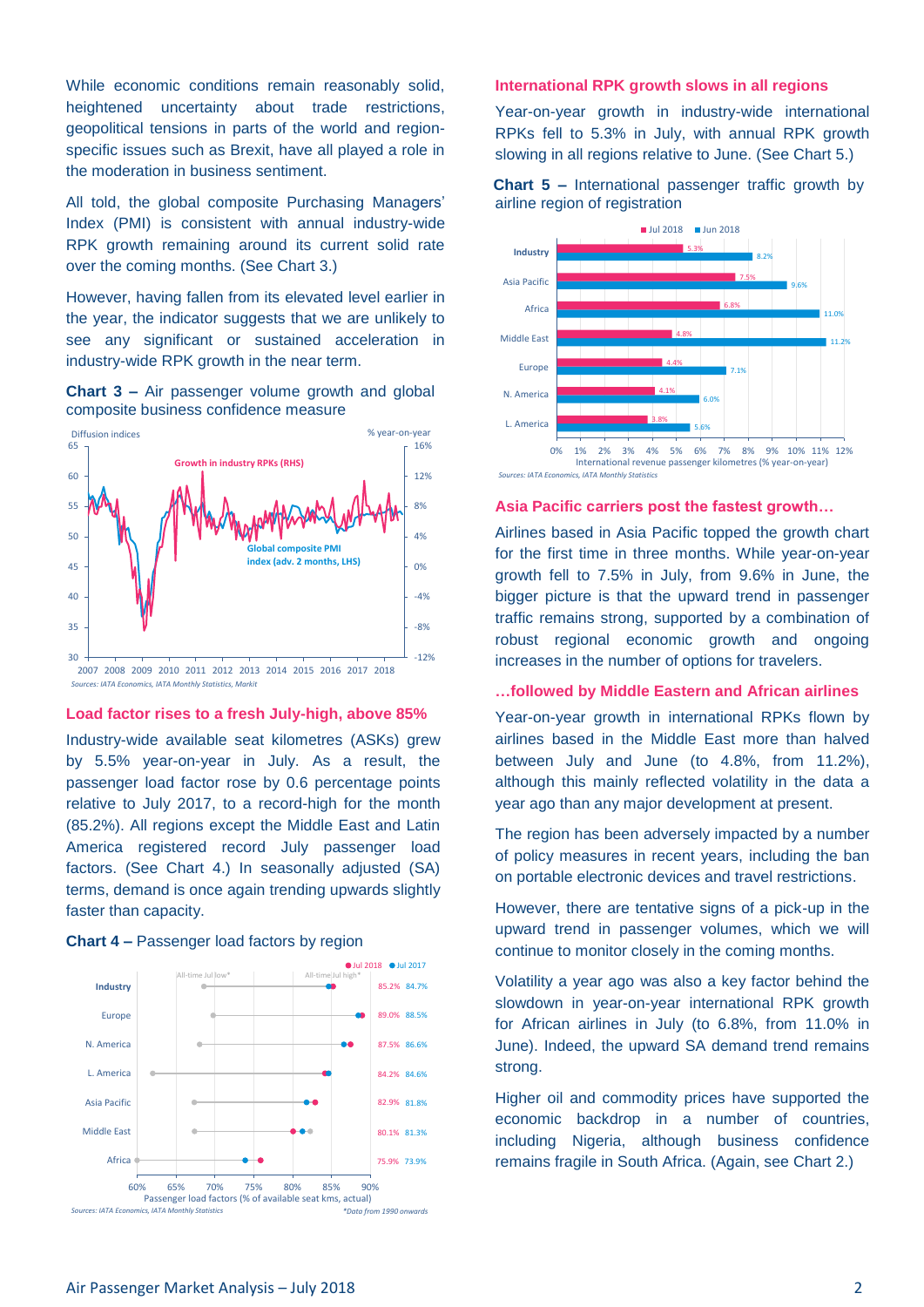#### **Divergence in Europe and N.America trends.…**

Europe and North America posted similar year-onyear RPK growth rates in July (4.4% and 4.1% respectively), although the SA RPK trends have diverged somewhat in recent months.

In Europe's case, passenger volumes have now tracked sideways for the past three months, which is consistent with mixed developments on the economic front as well as possible disruption related to ATC strikes in the region. By contrast, strong momentum in the US economy has helped to underpin a pick-up in international passenger demand for North American airlines in recent months.

#### **…amid a recent weakening in Latin America**

Having topped the growth chart just two months ago, Latin American carriers posted the slowest international RPK growth rate in July, at 3.8% yearon-year. Recent signs of softness in demand have come alongside disruption from the general strikes in Brazil.

This has been amplified by comparison with the strong period of demand a year ago, prior to last year's Hurricane season. Given the disruption caused by the latter, the year-on-year comparison is likely to become more favorable over the coming months.

#### **Slight slowdown in domestic RPK growth**

Annual growth in domestic RPKs slowed slightly in July, to 7.8% from 8.0% in June. (See Chart 5.)





#### **India and China top the growth chart once again…**

The India domestic market topped the growth chart for the 12<sup>th</sup> time in 13 months in July, and posted its  $47<sup>th</sup>$ consecutive month of double-digit growth (18.3%). Meanwhile, China's growth performance wasn't far behind that of India, with domestic RPKs up 14.8% compared to July 2017.

Demand continues to be supported in both cases by structural changes, including ongoing rises in living standards, as well as sizeable increases in the number of airport connections within the respective countries. The latter translates into time savings for passengers and has a similar stimulatory impact on demand as reductions in fares.

#### **…as Russia also posts double-digit annual growth**

Meanwhile, year-on-year growth in domestic Russia RPKs accelerated into double-digit territory in July, to a 13-month high (10.8%). The upward trend in SA demand remains very strong, with higher world oil prices helping to support economic activity in the Russian economy, as well as incomes and jobs.

#### **Strong momentum in the domestic US market**

The largest domestic market in the world – the US – saw annual RPK growth increase to a five-month high of 5.6% in July – some way above the five-year average (4.2%). Passenger traffic is currently trending upwards strongly, supported by increasing momentum in the US economy. In SA terms, domestic RPKs have risen at an annualized rate of around 7.5% since the start of 2018.

#### **Recovery in domestic Brazil RPKs has resumed**

Domestic RPKs in Brazil posted their fastest annual growth in July since April 2014 (8.4%). After the disruption owing to the general strikes in the country in recent months, the recovery in domestic RPKs looks to have resumed. In SA terms, RPKs are now back within 1% of the peak reached in late-2014.

#### **Australia and Japan post just modest growth**

Domestic RPKs flown in Australia grew by 1.5% yearon-year in July, up from 0.9% in June and in line with the five-year average pace.

Year-on-year growth in domestic Japan RPKs fell to 1.0% in July. Volatility during the typhoon season last year is likely to continue to affect year-on-year growth rates in the coming months. Nonetheless, the key point is that SA air passenger demand is currently trending upwards at a 2-3% annualized rate.

> IATA Economics [economics@iata.org](mailto:economics@iata.org) 30th August 2018